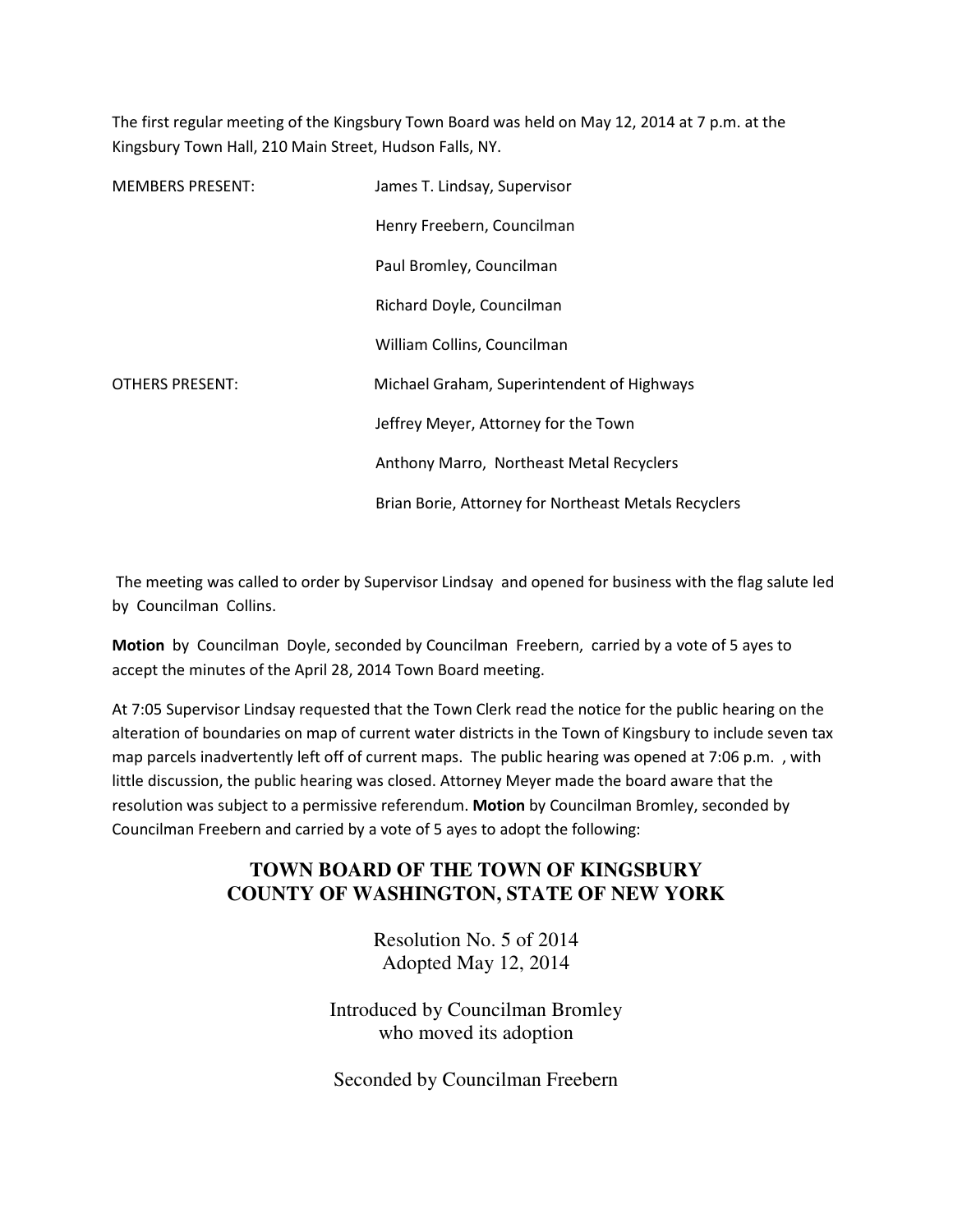## **RESOLUTION AUTHORIZING THE ALTERATIONS OF BOUNDARIES ON MAP OF CURRENT WATER DISTRICTS IN THE TOWN OF KINGSBURY TO INCLUDE SEVEN (7) TAX MAP PARCELS INADVERTANTLY LEFT OFF OF CURRENT MAPS WHICH HAVE NO ROAD FRONTAGE AND ARE CURRENTLY CONNECTED TO EXISITNG PARCELS ALREADY BENEFITTED BY THE CURRENT WATER DISTRICTS OF THE TOWN**

**BE IT RESOLVED** by the Town Board (the "Board") of the Town of Kingsbury (the "Town"), in the County of Washington on the  $12<sup>th</sup>$  day of May, 2014, as follows:

**WHEREAS**, through resolution 5 of 2014, duly adopted by the Town, a public hearing was scheduled to be held before the Board on May 12, 2014, at 7:05 p.m. at the Offices of the Town of Kingsbury to hear all interested parties on this matter which alters boundaries on map of current water districts in the Town of Kingsbury to include seven (7) tax map parcels inadvertently left off of current maps which have no road frontage and are currently connected to existing parcels already benefitted by the current water districts of the town; and

**WHEREAS,** in accordance with Town Law Section 209-d a copy of the notice of said public hearing was duly posted and then published in the official newspaper of the Town, pursuant to and in conformance with the Municipal Home Rule Law and Town Law Section 209-d; and

**WHEREAS,** in accordance with Town Law Section 209-d, a public hearing was duly held before the Town Board this  $12<sup>th</sup>$  day of May, 2014, at 7:05p.m. at the Office of the Town of Kingsbury and all parties in attendance were permitted an opportunity to speak on behalf of or in opposition to this matter.

## **NOW, THEREFORE BE IT**

**RESOLVED**, that the notice of the public hearing for the alteration of the map of the district and the costs associated therewith was published and posted as required by law and has been found to be otherwise sufficient; and be it further

**RESOLVED**, that all the property and the property owners within the proposed alteration of the map of the District are or will be benefited thereby; and be it further

**RESOLVED**, that all the property and property owners benefited are included within the proposed boundary lines of the alteration of the map of the District; and be it further

**RESOLVED**, that the alteration of the map of the District is in the best interests of the public; and be it further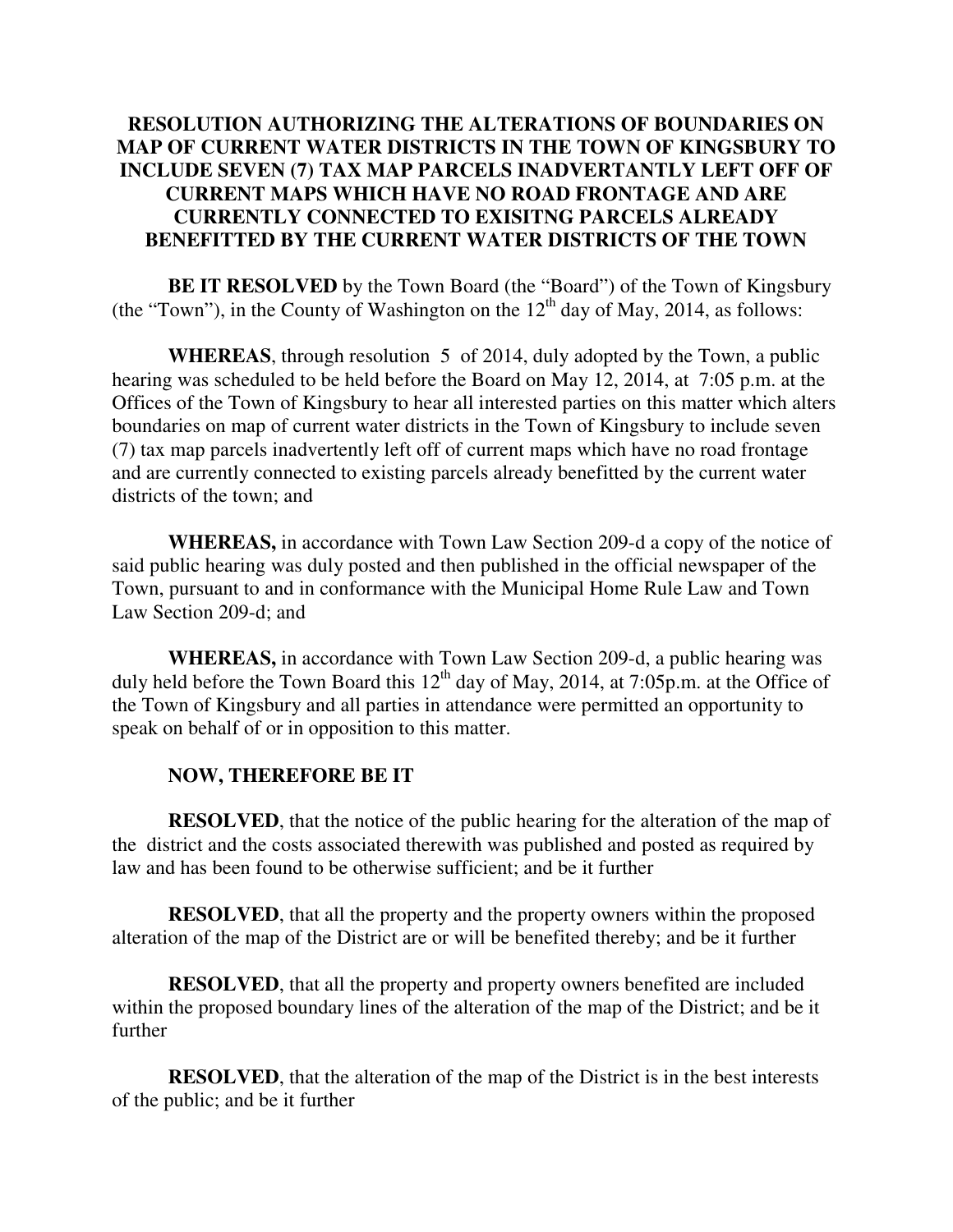**RESOLVED**, that the Town Board does hereby approve the alteration of the district map include the following parcels, which shall comprise the boundaries of the alteration of the district and shall be incorporated in their respective water districts:

| <b>Number</b> | Tax Map ID                   | <b>Address</b>                                                    | Owner                                |
|---------------|------------------------------|-------------------------------------------------------------------|--------------------------------------|
|               | 146.18-9-13.1                | State Route 4 E/off                                               | David B. & Karen LaRose              |
|               | 146.18-9-14.2                | State Route 4 E/off                                               | David B. & Karen LaRose              |
| 3             | 146.17-4-17.2                | Helen St S/Off                                                    | Patricia B Deyette                   |
| 4             | $146.17 - 4 - 16$            | Feeder St E/Off                                                   | Patricia Betterton & Timothy K. Ball |
| 5             | $146.18 - 8 - 9(9.1)$        | North St E/Off                                                    | Hudson Falls Precast, LLC            |
| 6             | A Portion of<br>146.18-8-9.2 | 102 North Street<br>(remaining part of<br>parcel not in district) | 102 North Street, LLC                |
|               | 146.13-2-19.2                | Dix Avenue N/off                                                  | William & Gracie Appling             |

and be it further;

**RESOLVED,** that the district boundary lines are being altered to include these above listed parcels as the respective tax map designated properties are part of larger parcels under common ownership benefitting from the respective districts; and

**RESOLVED**, the Town Board hereby declares that this action is Type II action pursuant to 6 NYCRR 617.5(20) and (27) and declares that the action does not have a significant impact on the environment and the action is hereby precluded from further environmental review; and be it further

**RESOLVED**, that an application for permission to the Office of the State Comptroller to extend the District is not necessary, given that there were no costs associated with the alteration of the boundaries and no costs related to the construction of any facilities; and be it further

**RESOLVED**, that this resolution shall be subject to permissive referendum, as governed by Article Seven of the Town Law. As such, any petition filed in connection with the passage of this resolution shall conform to the requirements contained within Section 209-e(3) of the Town Law and be signed by the owners of at least five (5) percent of the taxable real property within the extension district. The Town Clerk of the Town shall have petitions available should any property owner located in the area effected by such change of alteration of boundaries wish to file a petition. If there is no petition for permissive referendum filed in the Office of the Town Clerk within 30 days after the adoption of this resolution the Town Clerk shall file a certificate stating that such fact in the office of the Washington County Clerk.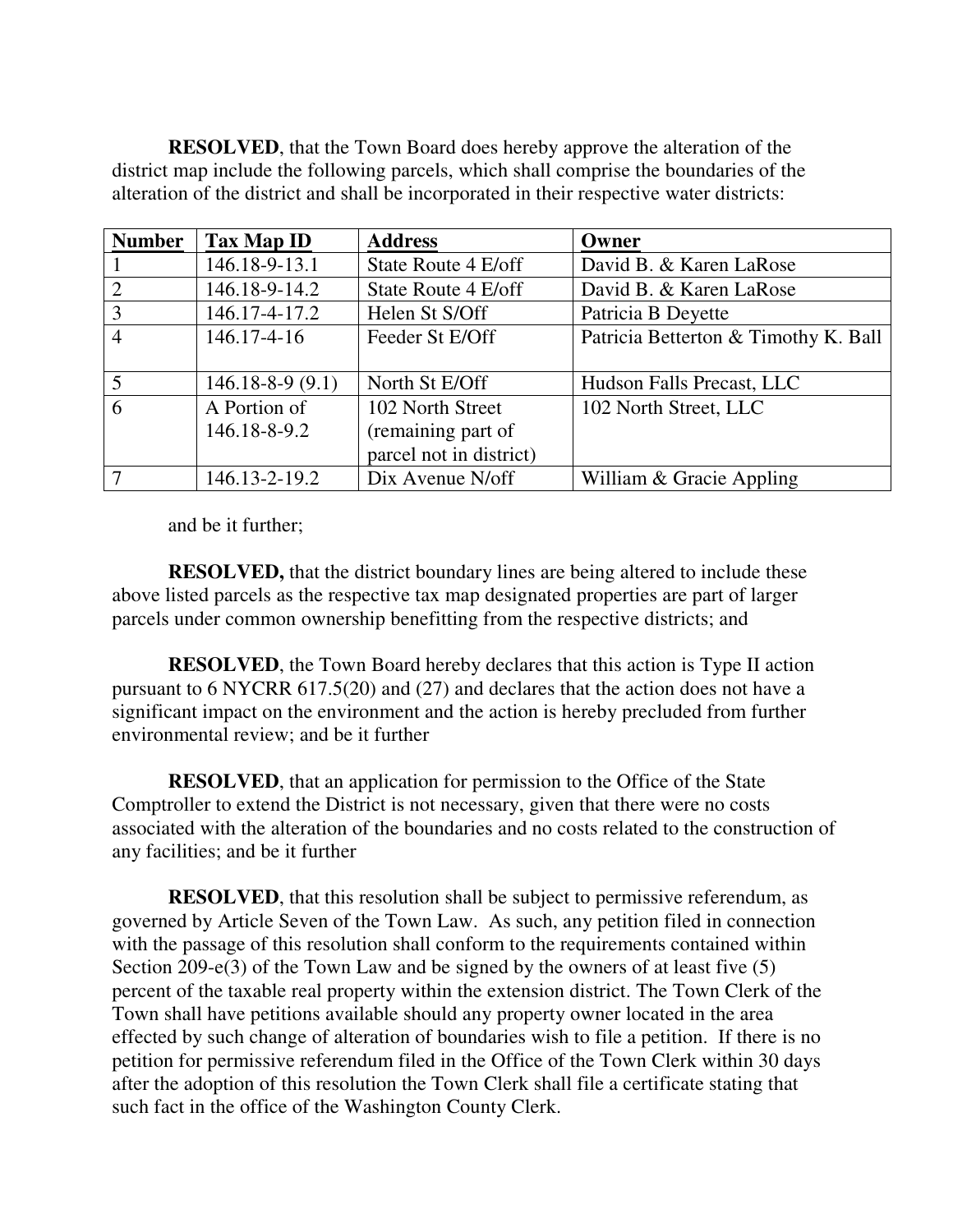**RESOLVED**, the Town Board, upon due deliberation of this matter and this resolution that the adoption of the same is in the best interests of the Town; and be it

**FURTHER RESOLVED**, that this resolution shall take effect immediately. Adopted on this day May of 12, 2014

| Those members present:       | Voting: |
|------------------------------|---------|
| James T. Lindsay, Supervisor | Aye     |
| William Collins, Councilman  | Aye     |
| Richard Doyle, Councilman    | Aye     |
| Paul Bromley, Councilman     | Aye     |
| Henry Freebern, Councilman   | Aye     |
|                              |         |

At 7:10 p.m. Supervisor Lindsay instructed the Town Clerk to read the public notice in regard to a local law providing for a partial real property tax exemption for Gold Star Parents. Motion made by Councilman Freebern, seconded by Councilman Collins and carried by a vote of 5 ayes to adopt the following:

#### TOWN BOARD OF THE TOWN OF KINGSBURY

### COUNTY OF WASHINGTON, STATE OF NEW YORK

Resolution Number 6 of 2014

Adopted May 12, 2014

#### Introduced by Councilman Bromley

who moved its adoption.

Seconded by Councilman Freebern

RESOLUTION AUTHORIZING THE ADOPTION OF LOCAL LAW NUMBER 2 OF 2014, A LOCAL LAW AUTHORIZING A PARTIAL EXEMPTION FROM REAL PROPERTY TAXES ON QUALIFIYING RESIDENTIAL REAL PROPERTY FOR THE "ALTERNATIVE" VETERAN'S EXEMPTION TO "GOLD STAR PARENTS" WHICH ARE THE PARENTS OF A CHILD WHO DIED IN THE LINE OF DUTY WHILE SERVING IN THE UNITED STATES ARMED FORCES DURING A PERIOD OF WAR PURSUANT TO NEW YORK STATE REAL PROPERTY TAX LAW SECTION 458-a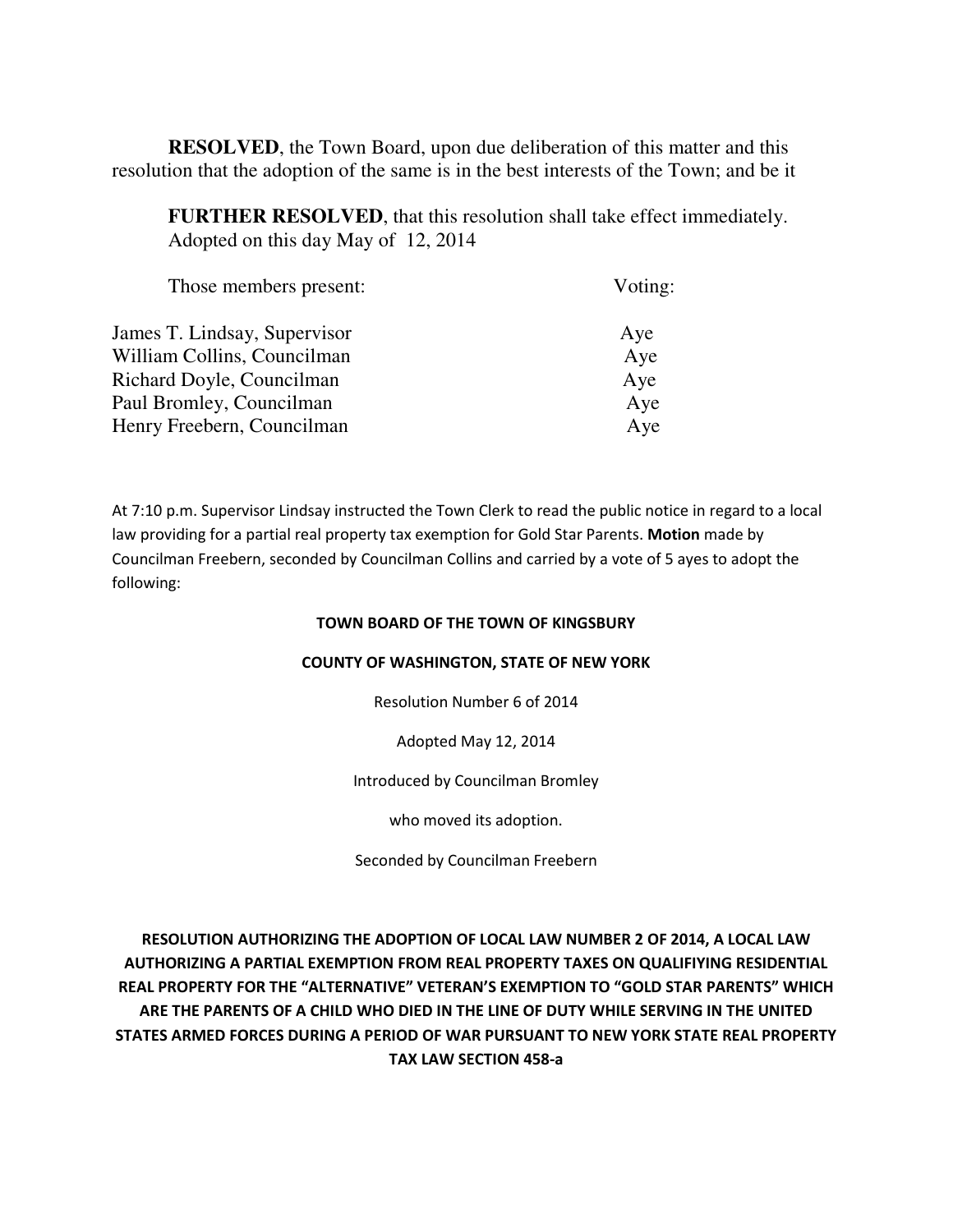BE IT RESOLVED by the Town Board (the "Board") of the Town of Kingsbury (the "Town"), in the County of Washington, on this  $12<sup>th</sup>$  day of May 2014, as follows:

 WHEREAS, through resolution 2 of 2014, duly adopted by the Town Board, a public hearing was scheduled to be held before the Town Board on May 12, 2014, at 7:05 p.m. at the Offices of the Town of Kingsbury to hear all interested parties on proposed Local Law No. 2 of 2014 of the Town of Kingsbury which provides for Gold Star Parents to be eligible for the Alternative Veterans' Exemption under the New York State Real Property Tax Law 458-a and shall apply to Town real property taxes; and

WHEREAS, notice of said public hearing was duly posted and then published in the official newspaper of the Town, pursuant to and in conformance with the Municipal Home Rule Law; and

WHEREAS, said public hearing was duly held before the Town Board this 12th day of May, 2014 at 7:05 p.m. at the Offices of the Town of Kingsbury and all parties in attendance were permitted an opportunity to speak on behalf of or in opposition to the local law.

NOW, THEREFORE BE IT

 RESOLVED, the Town Board hereby finds the consideration and proposed adoption of this Local Law is an action under the New York State Environmental Quality Review Act (SEQRA). The Town Board hereby declares that this action is a Type II action pursuant to 6 NYCRR 617.5(20) and (27) and declares that the action does not have a significant impact on the environment and the action is hereby precluded from further environmental review; and be it further

 RESOLVED, the Town Board, upon due deliberation of the Local Law finds that the adoption of the same is in the best interests of the Town; and be it further

 RESOLVED, the Local Law providing for an exemption for Gold Star Parents to be eligible for the Alternative Veterans' Exemption under the New York State Real Property Tax Law 458-a and shall apply to Town real property taxes, a copy of which is attached hereto and made a part hereof; and be it further

 RESOLVED, pursuant to and in accordance with the Municipal Home Rule Law, the Town Clerk is hereby directed to enter this Local Law into the minutes of this meeting and file the same with the Office of the Secretary of State of the State of New York.

RESOLVED, this resolution shall take effect immediately.

Adopted on this  $12^{th}$  day of May, 2014.

| Those members present were:  | Voting: |
|------------------------------|---------|
| James T. Lindsay, Supervisor | Ave     |
| William Collins, Councilman  | Ave     |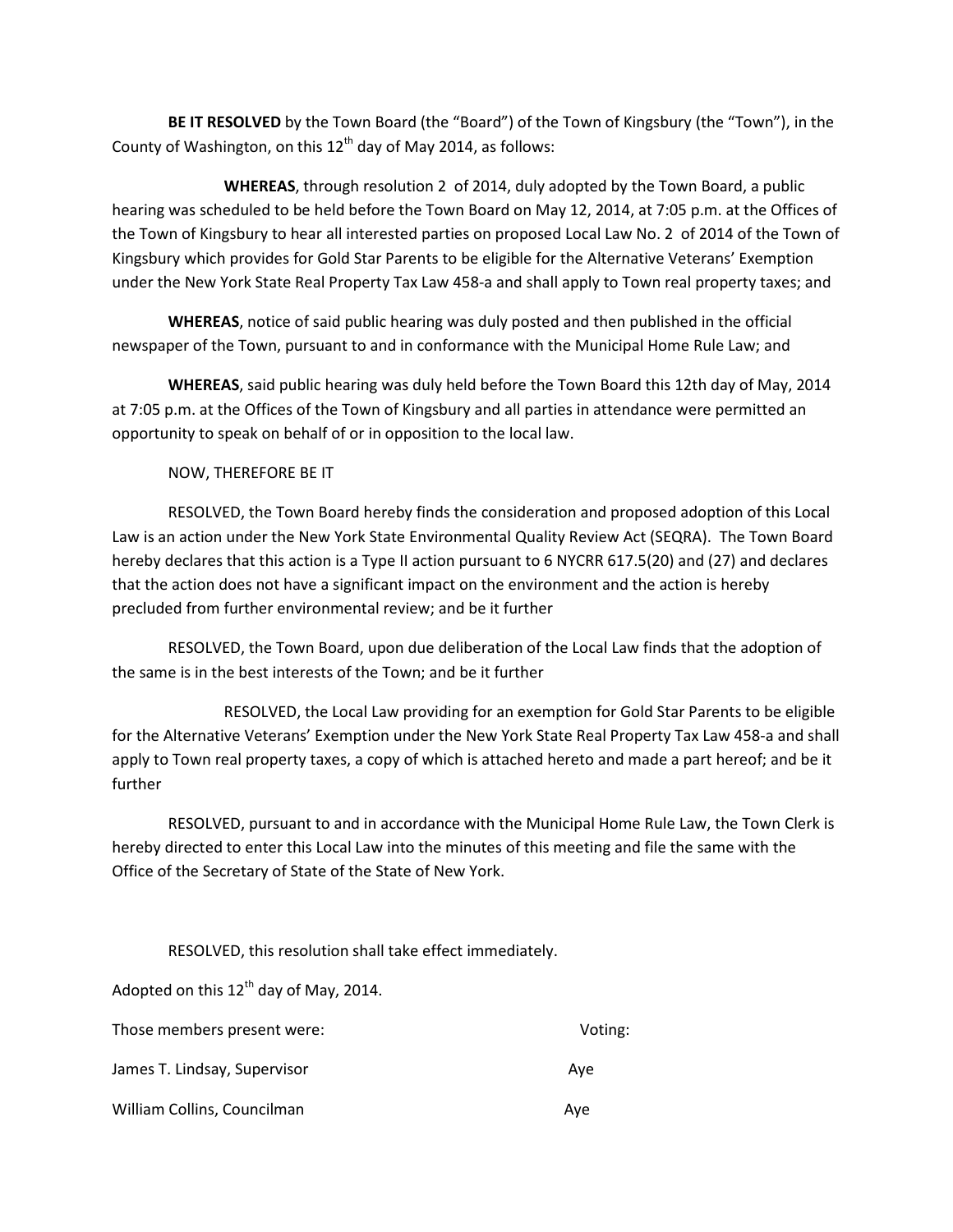| Richard Doyle, Councilman  | Ave |
|----------------------------|-----|
| Paul Bromley, Councilman   | Ave |
| Henry Freebern, Councilman | Ave |

Attorney Meyer reported that a modification was necessary on Resolution # 4, adopted on April 14, 2014 in regard to a settlement with Northern Electric Power. There being a discrepancy relating to the assessment years, the Town of Kingsbury must pay Northern Electric approximately \$8,000 for overpayment in taxes in 2013. Motion by Councilman Freebern, seconded by Councilman Collins and carried by a vote of 5 ayes to adopt the following resolution:

## **TOWN BOARD OF THE TOWN OF KINGSBURY COUNTY OF WASHINGTON, STATE OF NEW YORK**

**Resolution No. 7 of 2014 Adopted May 12, 2014** 

**Introduced by Councilman Freebern who moved its adoption.** 

**Seconded by Councilman Collins** 

## **RESOLUTION APPROVING THE STIPULATION OF SETTLEMENT AND ORDER RELATIVE TO NORTHERN ELECTRIC POWER CO. LP V. TOWN OF KINGSBURY, ET. AL. BEARING WASHINGTON COUNTY SUPREME COURT INDEX NOS. 17474, 19187, 20695, 22249**

WHEREAS, Northern Electric Power Co., LP, Petitioner, commenced actions against the Town of Kingsbury, under Article 7 of the Real Property Tax Law in the Washington County Supreme Court pertaining to property located in the Town of Kingsbury, New York, bearing tax map identification numbers 600.-15-6, 600.-15-6.-8801, 600.-15-1, and 154.9-1-3.1; and

WHEREAS, the stipulation as previously agreed has been modified as there was a discrepancy relating to the assessments years of 2013 and 2016, as well as a refund equal to a twenty percent (20%) reduction in the assessed valuation of the subject parcel for tax year 2013; and

WHEREAS, it is the desire of the Town of Kingsbury to authorize their legal counsel on this matter, Meyer & Fuller, PLLC to sign and accept the revised Stipulation of Settlement and Order relative to the reduction of assessment in accordance with the proposed Stipulation of Settlement and Order, attached hereto and made apart hereof pertaining to property located in the Town of Kingsbury, New York, bearing tax map identification numbers 600.-15-6, 600.-15-6.-8801, 600.-15- 1, and 154.9-1-3.1.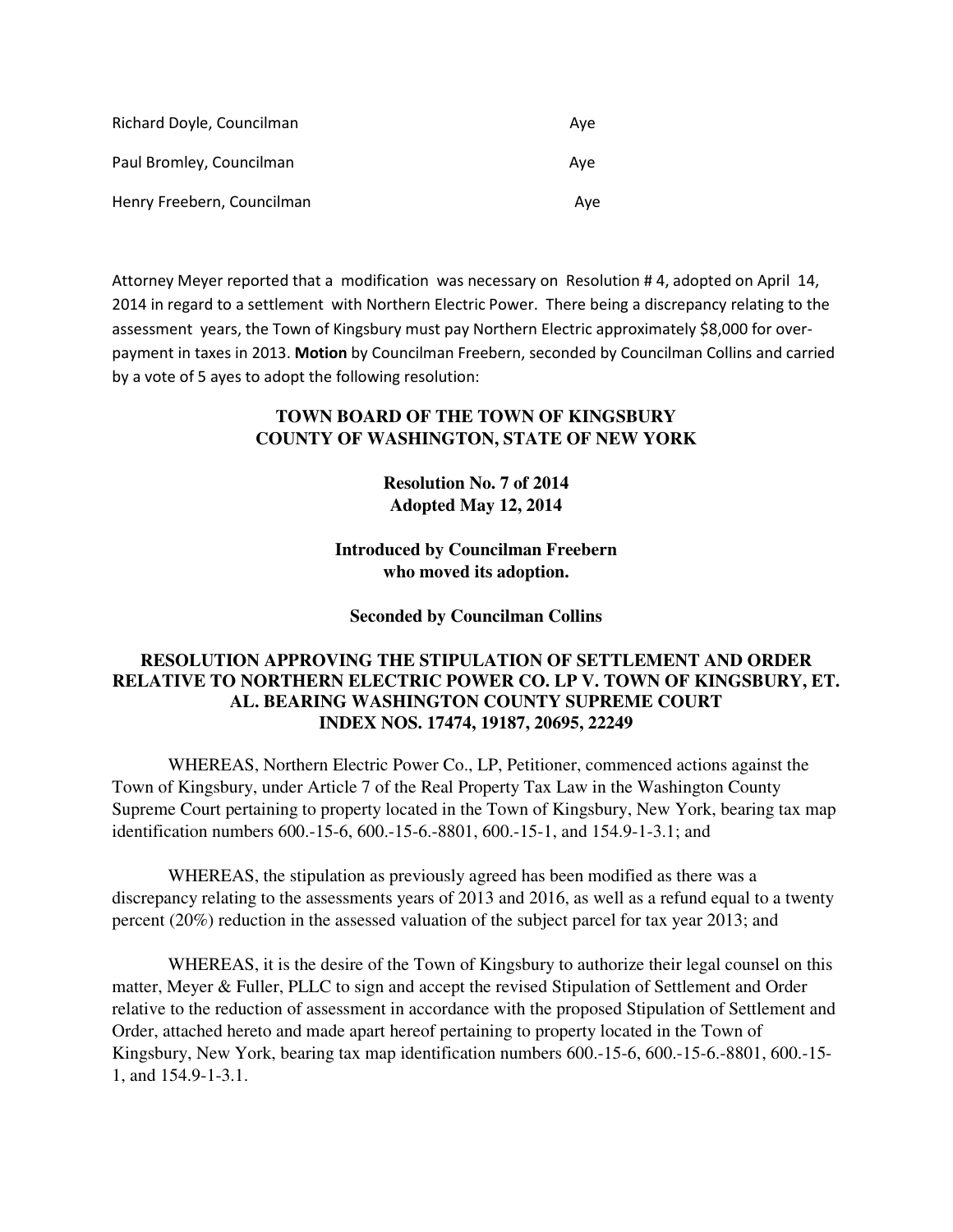## **NOW THEREFORE BE IT:**

**RESOLVED**, that Meyer & Fuller, PLLC is authorized to execute any and all documents pertaining to the settlement of the Article 7 petitions reducing the assessment on property bearing tax identification numbers: 600.-15-6, 600.-15-6.-8801, 600.-15-1, and 154.9-1-3.1, in accordance with the RPTL Section 727 to establish the assessment rates for the ensuing years, as revised.

**BE IT FURTHER RESOLVED**, that this resolution shall take effect immediately.

Adopted this 12th day of May, 2014.

Supervisor Lindsay introduced Stan Dobert , a representative of APEX, company interested in solar farms . The company is interested in purchasing approximately 17 acres in a commercial zone in the Town of Kingsbury. Code Enforcement Officer, Ross Cortese, explained that in the commercial zone there is no definition for a principle use of solar panels, only for accessory use on a home or business. A discussion followed with the board, Mr. Gilbert, Ben Dickerson from APEX and a representative from Solar Project Solutions. Research has been conducted and determined there is no environmental impact. Attorney Meyer recommends the Town Board not rush into making any decision in regard to this matter. Supervisor Lindsay would like to discuss this matter with the planning board to determine which direction to go.

Supervisor Lindsay read the t-shirt bids for the recreation program. A bid received from Hallwear was \$8,208.50 and a bid received from W.B. Mason's was for \$7,622.00. A motion made by Councilman Freebern, seconded by Councilman Collins and carried by a vote of 5 ayes to award the bid to W.B. Mason at \$7622.00 with a  $10 - 12$  day delivery.

Attorney Meyer will review the Requests for Proposal that were received for 1246 Dix Avenue . Proposals were received from Craig Darby of CBRE and Bob Sears of Prudential Blake Commercial Realtors .

 Attorney Brian Borie, representing Northeast Recyclers, Inc, reported that they are still in negotiations with the New York State Department of Environmental Conservation. Attorney Borie made a request to the Town Board to extend East Side's existing license until May 27, 2014. A motion by Councilman Doyle seconded by Councilman Collins and carried by a vote of 5 ayes to extend East Side's license until June 9, 2014, the date of the next Town Bard meeting.

Superintendent of Highways, Michael Graham, presented the Town Board with an agreement to spend Town Highway Funds. The agreement was signed by all Town Board members and a motion by Councilman Freebern, seconded by Councilman Doyle a carried by a vote of 5 ayes to agree to the following:

General Repairs: The sum of \$122,325.00 may be expended for general repairs upon 53.06 miles of town highways.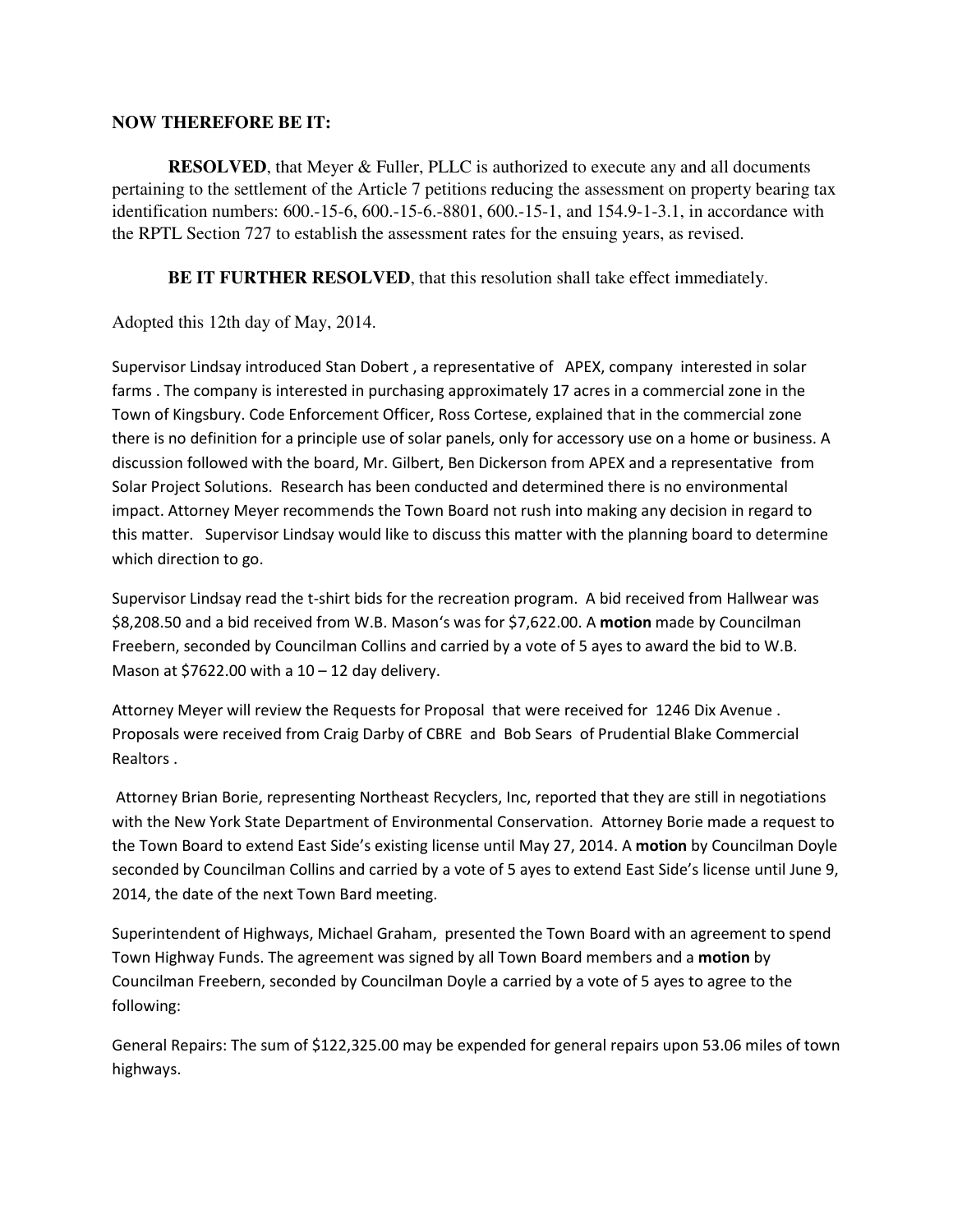Capital Improvements: The following funds shall be set aside to be expended for the improvement of town highways. Total: \$291,635.00

Superintendent Graham also reported:

The sweeping of the streets will be complete tomorrow, May 13, 2014.

The new dump truck has been delivered.

The pickup ordered in the fall of 2013 was never delivered from Carbone. Graham has contacted Carbone and received no response. At the next Town Board Meeting on June 9, 2014 he will go out to bid once again.

Bob Sears of Prudential Blake Commercial Realtors toured the former Highway Department on Dix Avenue with Graham.

Graham spoke about the Town Line Road Project which will take place in July or August. The State has red-flagged a culvert on Town Line Road. The new culvert to be replaced is 8' high, 18' wide and 80' long at a cost of approximately \$30,000. It will be a joint project with the Town of Argyle, in which the Town of Kingsbury will be the lead agency. A motion made by Councilman Bromley, seconded by Councilman Freebern and carried by a vote of 5 ayes to give permission to Graham to purchase the pipe necessary for this project.

A motion by Councilman Freebern seconded by Councilman Collins and carried by a vote of 5 ayes, giving permission for Graham to attend school in Ithaca, on June  $2 - 4$ , 2014.

Graham reported he had received calls from residents on Pleasant View Drive, concerned about the excessive traffic, noise and dust from trucks owned by Ray Kew. Kew is hauling clean fill from the site of the Grand Union demolition in Fort Edward to his property. Supervisor Lindsay suggested that Ray Kew could make a road on his own property to continue dumping the fill. Graham will contact Kew with this suggestion.

Motion by Councilman Freebern, seconded by Councilman Collins and carried by a vote of 5 ayes giving permission for Town Clerk to attend the New York Association of Local Government Records Officers school on June 9 & 10, 2014.

Motion by Councilman Freebern, seconded by Councilman Collins and carried by a vote of 5 ayes giving Comptroller Mary Ordway permission to attend Finance Officers School on June 5<sup>th</sup>.

Supervisor Lindsay reported that he has received letters supporting the Strand Theatre Revival.

Motion by Councilman Freebern, seconded by Councilman Doyle and carried by a vote of 5 ayes to give permission to the Town Clerk to collect school taxes for 2014-15.

PUBLIC COMMENT: Town resident Chuck Caputo expressed his concern over the license application of North East Metals, due to the incomplete clean-up on of the former East Side location on Burgoyne